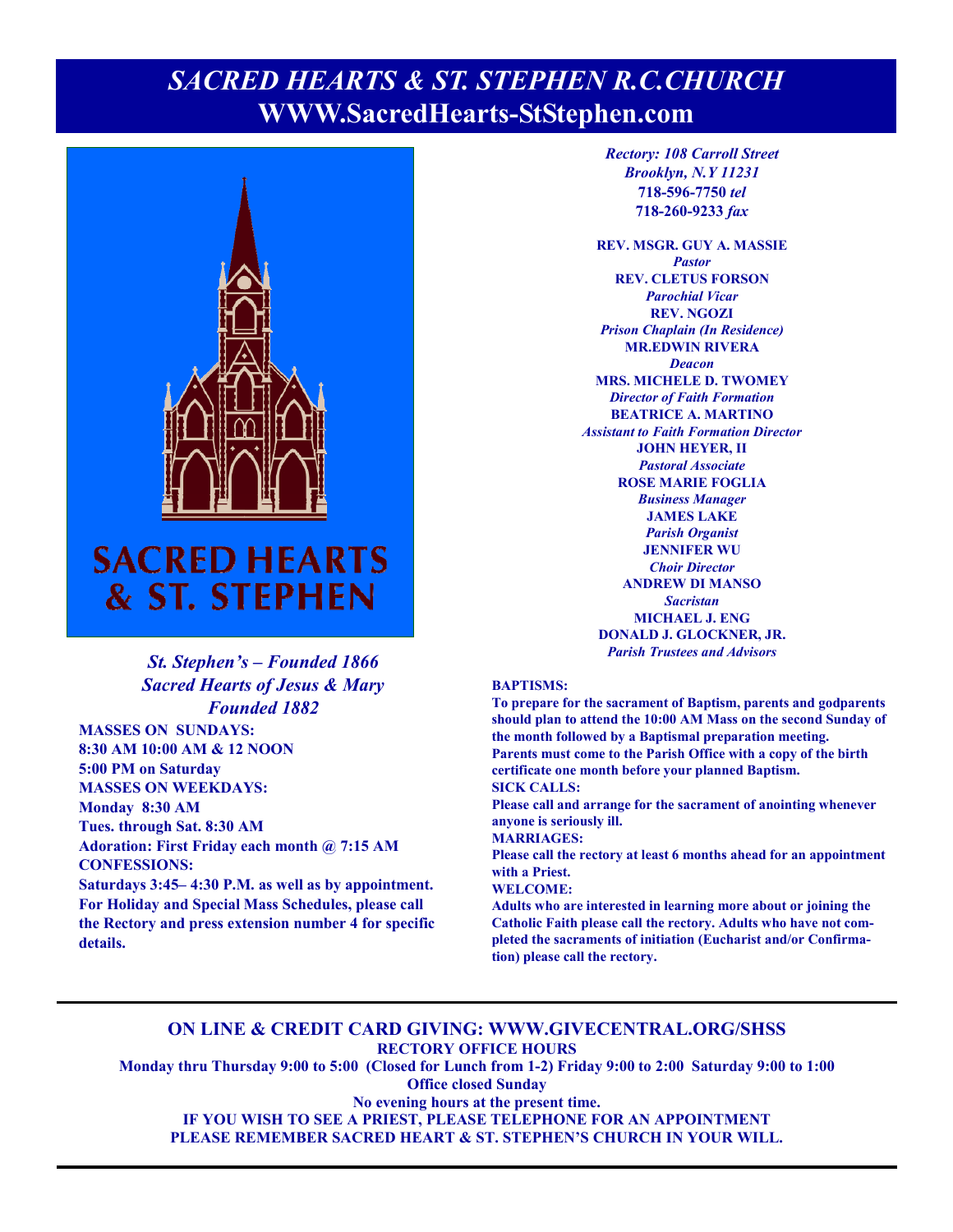

- MON. MAY 23, 2022 8:30 Mary Tarsio BY: Her Family
- TUE. MAY 24, 2022 8:30 Polito & DeLosa Family BY: Rosemary & Family
- WED MAY 25, 2022 8:30 Vitantonio & Maria Gaudioso BY: Marie & Frank Gaudioso
- THURS. MAY 26, 2022 ASCENSION 8:30 Violet & Peter Massie Noon Felice & Anna Tesoriero &Family BY: Grandchildren
- FRI. MAY 27, 2022 8:30 Joseph Di Schavi Birthday Remembrance BY Palma
- SAT. MAY 28, 2022 8:30 Fr. Michael Salerno BY: Carmela Di Rosa 5:00 John Paladino BY: Ann Curcuru
- SUN MAY 29, 2022 8:30 For The People of the Parish 10:00 George Magliocco BY: Rose Marie Foglia Noon Mario Martone BY: Bellantuono Family

#### FINANCIAL INFORMATION

Sunday Collection 5/15 \$ 2,031.00 \*Envelopes & cash On Line Donations \$2,305.50 Total Sunday  $5/15$  \$ 4,336.50 Annual Weekly Expenses\*\*\$14,325.00 Difference: \$ 9,988.50 \*\*Total annual expenses divided by 52 weeks



Please join us on Monday, June 6th @ 7PM in the Parish House We will be discussing

Little Fires Everywhere by Celeste Ng. We will not be meeting in July. For those of you who plan ahead, our next meeting will be on Aug. 8th. We will be discussing Daughter of Fortune by Isabel Allende.

All are welcome. We hope to see you there!



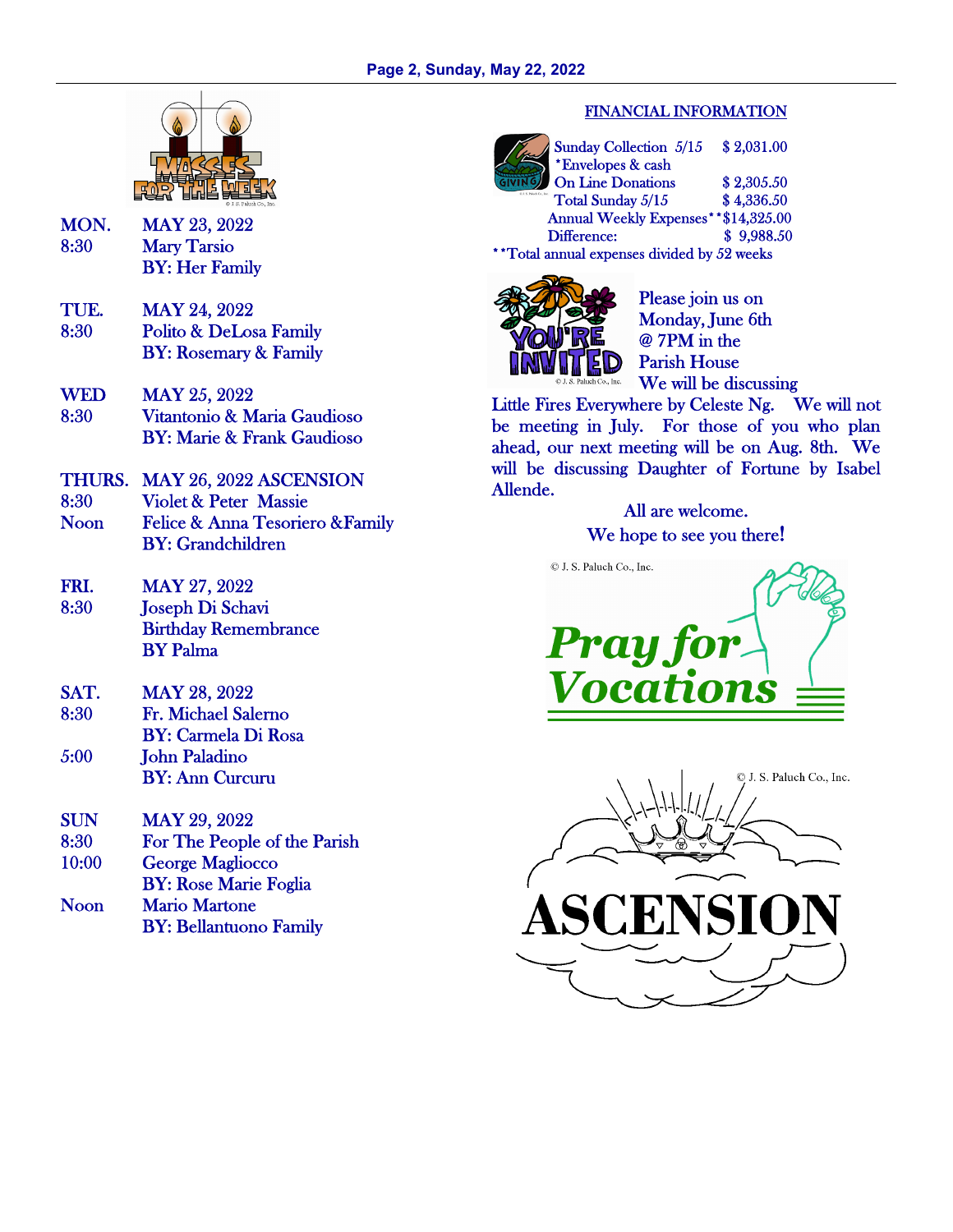

Please remember in your  $P_{\text{max}}$  prayers the members of our For parish and community who  $P_{\text{adiab}}$  are ill, hospitalized or in

nursing home care, most especially: Jonelle Bernardo, Helena Rolla Brad Hatry Gertrude Zagarella Michelle Laquercia Irene Balen Judith DeArmen John Nigro Judith Miller Salvatore Salerno Diane Barchuk Addy Wardrope Carol DeMairo Anthony Gambardella Anthony Tilocca Anthony Turco Roe Gambardella Elizabeth Foley Ann Curcuru Dora Zanzonico Lamar McNabb Louis D'Angelo Carol Montelbano Gina Salta Anthony Manfre Celeste Internicola Emma Huckerby Kristin Quail Louann Gambardella Joan Di Tucci Dominick Aiello, Jr. Mark Carles Erica Concino Terry Daniti Susan Hannan Evan Marra Hector Jimenez Darren Munio Abigail Memmesheimer Sophia Rotunno Philip Saraceno Vittorio Di Turi Maria Anjelica Patino Laquercia Paul & Leona Pensabene Frances Marra



**Our Church is open each Wednesday from noon until 2:00 PM for private prayer. You are encouraged to stop by for this quiet time with the Lord.** 

**We hope to see you there!** 



**Bread & Wine for the week of 5/22/22 has been donated In Loving Memory of DOROTHY M. VILLANELLA BY: The Reca, Heyer &** 

**Vicari Families**



**Appeal 2022** DIOCESE OF BROOKLYN

**The 2022 Annual Catholic Appeal supports the mission** 

Annual Catholic of our parish and the **daily work of the Church in Brooklyn** 

**and Queens in ways no one parish can accomplish alone by supporting the following ministries:** 

 **Catholic Youth Ministry Initiative, Catholic Charities;** 

**Hospital, College and Prison Chaplains; Diocesan Vocations Office;** 

**Catholic Migration Services; Office of Faith Formation; Bishop Mugavero Residence for infirmed clergy; Futures in Education Scholarship Foundation All donations made to the ACA above** 

**our parish goal are returned directly back to our parish for operations and improvements.** 







**PARISH GOAL: \$36,274.00 PAID SO FAR: \$27,703.00 PLEDGED SO FAR: \$44,435.00** 

**93 Families** 

**We are hoping to reach \$46,274 this year for our Appeal. Everything over our parish goal will be used to hire engineers to study the possibility of installing air conditioning and air-filtration systems in our Church and in Cabrini Hall.**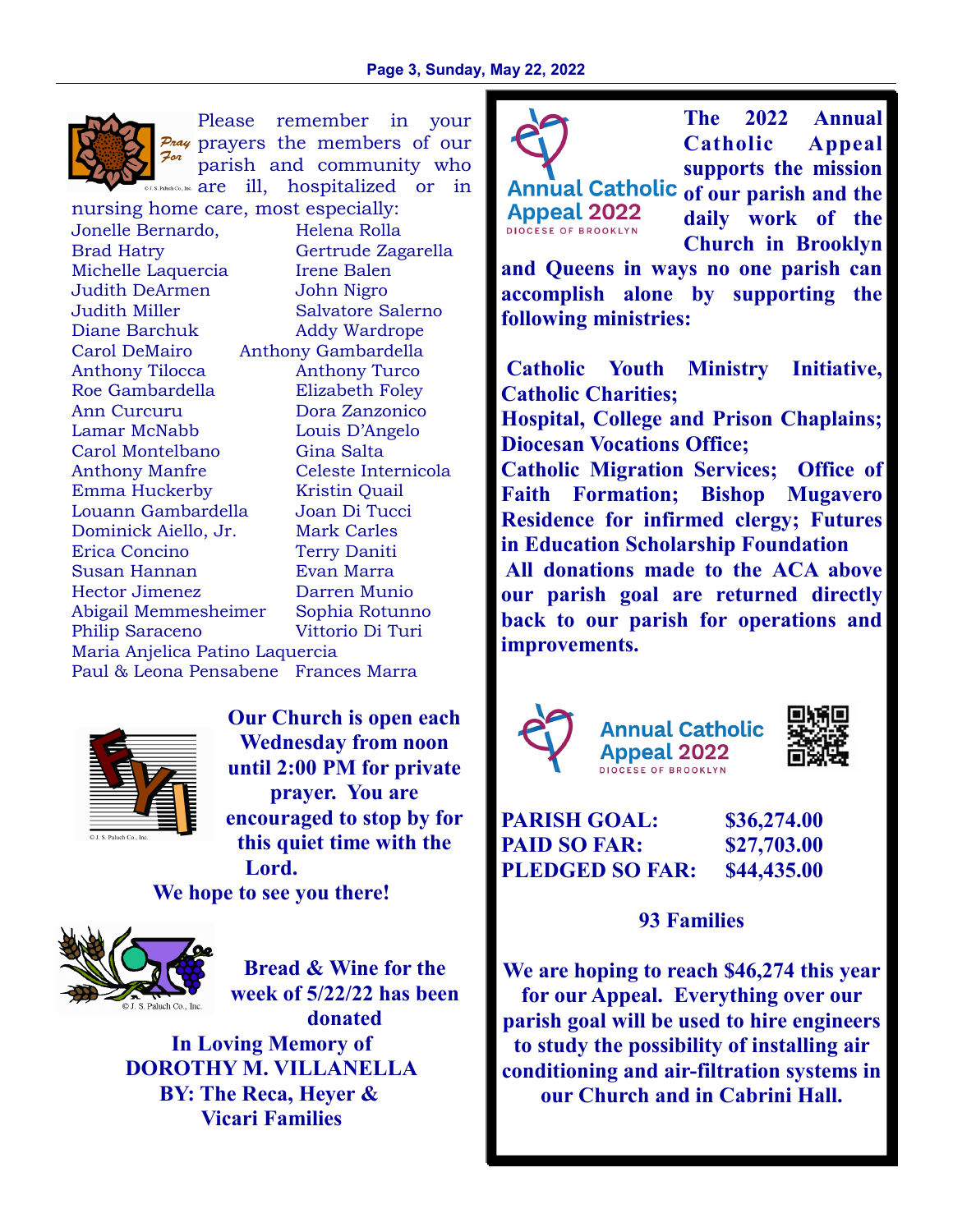

#### **Dear Parish Community,**

 **"Peace I give you, my peace I give you. Not as the world gives do I give it to you." Jesus gives us the Peace which resides deep in his heart. This is a divine gift to us as a community and as individuals. The peace Jesus gives us is not based on all things going correctly, nor does it say that all stresses will end. It does say this Peace will sustain us through the difficult times. For all of us who are stressed, we need to focus on Christ, the giver of peace.** 

 **Who of us does not yearn for peace? Who of us does not sometimes lose sleep over issues and problems which cause us anxiety? Who of us does not become ill at ease when we hear reports of bombings and terrorism? Who of us is not under some kind of stress at home or at work? Do we not worry about health issues for ourselves or for someone we love? We live in stressful times. If you can relate to any of these issues, than today's readings are addressed to you.** 

 **In today's Gospel, Jesus is the cause of peace for the community of believers or the Church. In the first reading from the Acts of the Apostles, the community of believers is disturbed by confusion and disagreement concerning the method of admission into the community. As the apostolic community grows, there is also the potential for disagreements. In the Gospel, the departure of Jesus is a cause of great anxiety for the apostles. This text comes from John 14:23-29 which makes up a conversation at the Last Supper according to St. John. The Liturgy applies these readings to the Easter Season in preparation for the Ascension and the coming of the Holy Spirit. In the second reading from the Book of Revelations, we have a vision of the Church, the dwelling place of God in all of its perfection. This reading presents us with a vision of how we wish things can be. This reading expresses our desires and dreams to see the Church free from stress and disagreement. It is the dream of many to live in a world which will be free from war and hatred. It is the longing for many to have a family which is peaceful and less stressful. For all people of good will, this second reading from Revelations is a message of hope for a future internal and external peace.** 

 **While our dream may be for peace, our reality is different. Stresses in the Church universal in the diocese and in the parish seem to be well known. Perhaps we need to remember that the Church, like Christ is both divine and human. The humanity of the Church like our own humanity is not perfect nor is it completely converted to the Gospel. Thus the Church on earth struggles. Meetings, councils and synods seek to solve issues yet in these critical moments, the present church is inspired by the second reading which points us to that time when every tear will be wiped away.** 

 **In our personal stresses it may help us to remember that there are situations in our lives over which we have little or no control. Accepting this premise is difficult. Knowing that fear and anxiety are difficult to control, perhaps we can focus on the words of Jesus in today's Gospel: "Peace I leave you, my peace I give you. Not as the world gives it to you. Do not let your hearts be troubled or afraid." Jesus gives the apostles his peace. The peace which comes from Christ is not a peace which is dependent on all going well. It is a gift from God which keeps one's heart and mind focused on Christ in the midst of the storm. It is a Peace which reassures us that Christ is present in the crisis. This gift of peace is not understood but rather is experienced.**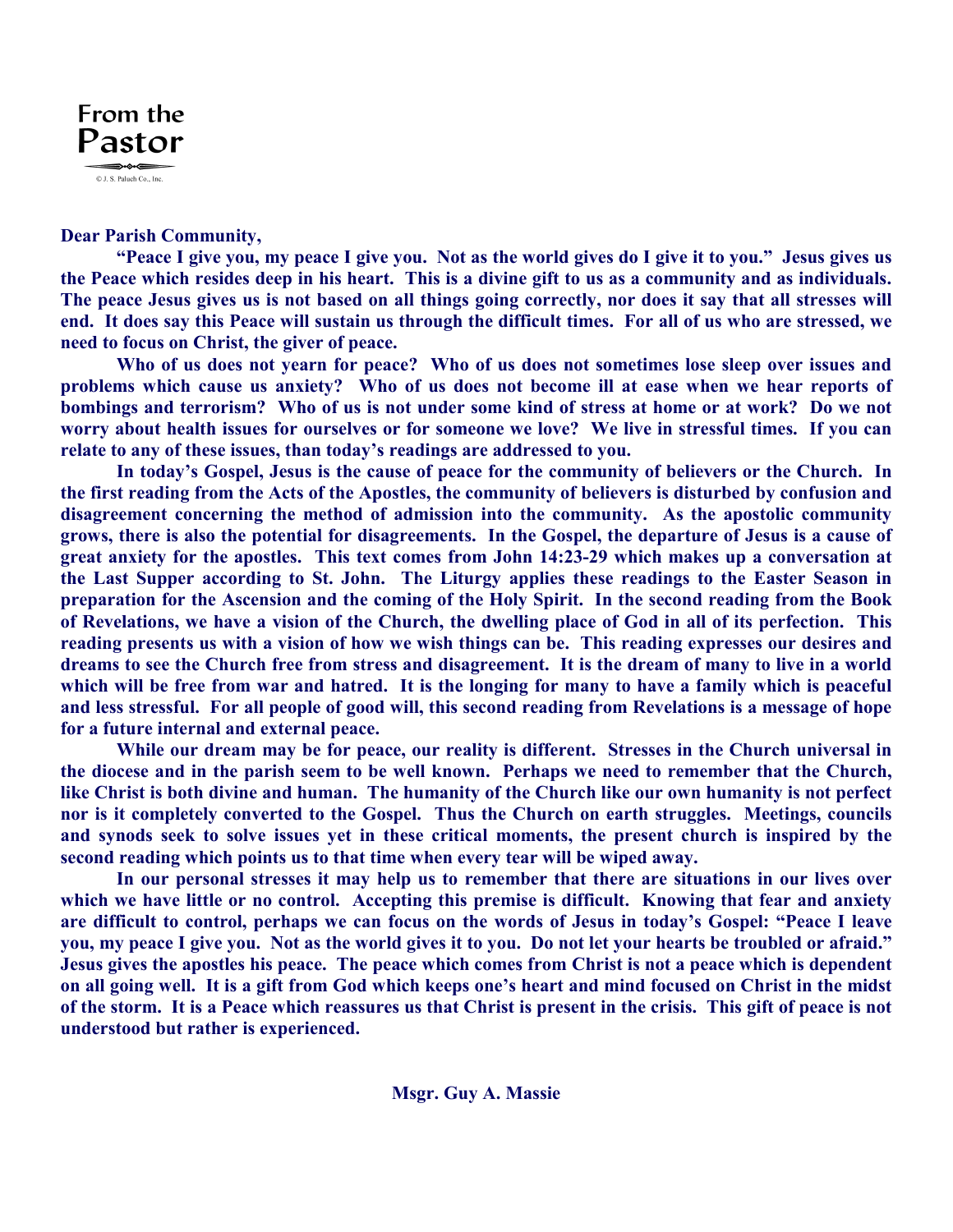

© J. S. Paluch Co., Inc.

## **Thursday, May 26th is Ascension Thursday. Mass will be celebrated at 8:30 AM and Noon.**

**All are welcome and we hope to see you there!**